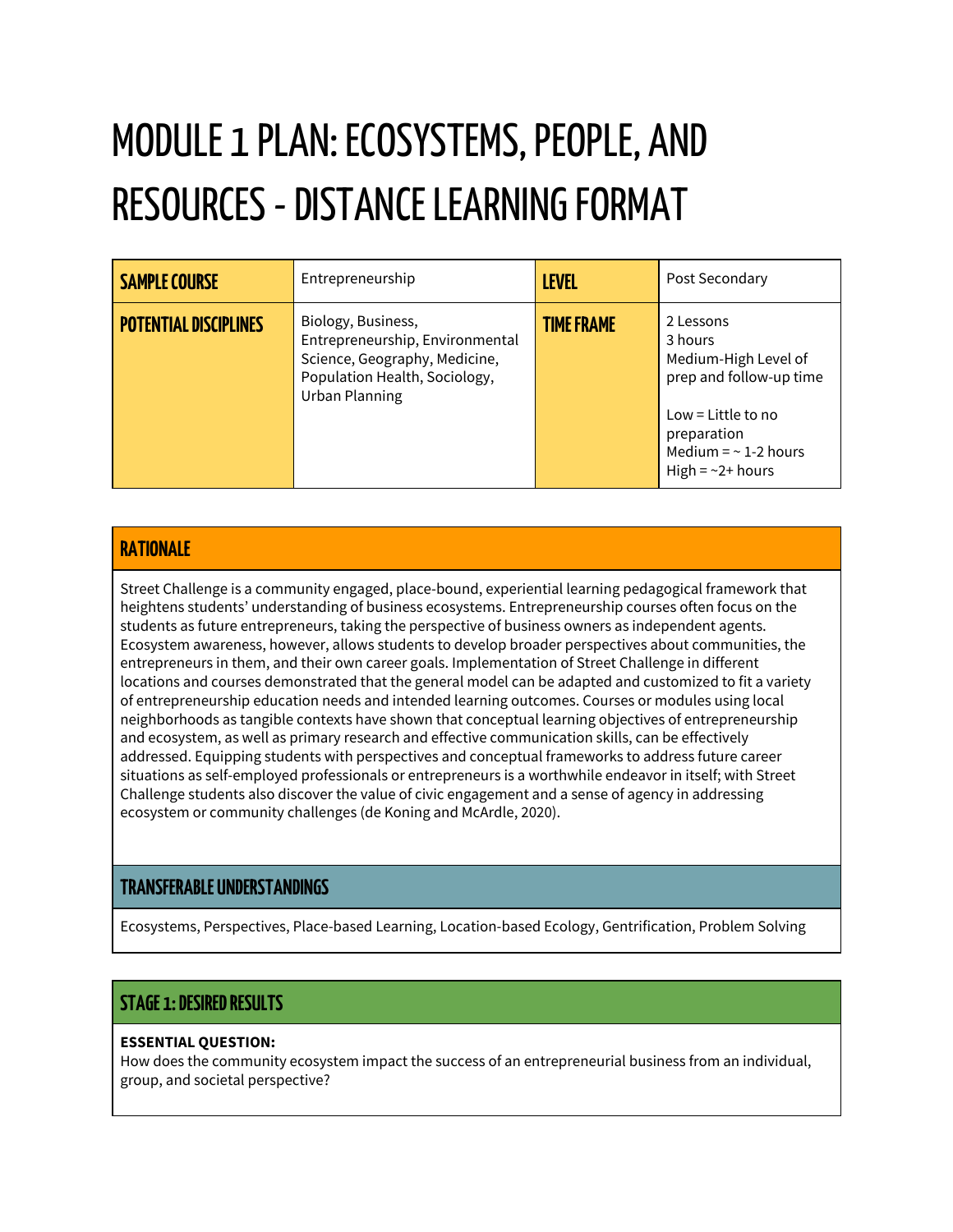|           | <b>GENERAL OUTCOMES:</b>                                                                                                                                                                              |                                                                                                                                     |  |  |
|-----------|-------------------------------------------------------------------------------------------------------------------------------------------------------------------------------------------------------|-------------------------------------------------------------------------------------------------------------------------------------|--|--|
| 1.        | Gain a general awareness of the nature of business districts and community from an individual,<br>group, and societal perspective                                                                     |                                                                                                                                     |  |  |
| 2.        |                                                                                                                                                                                                       | Understand the features of an entrepreneurial ecosystem, from a general conceptual perspective                                      |  |  |
| 3.        | Understand how to apply ecosystem concepts apply to business districts, including how<br>gentrification external forces affects specific neighbourhoods communities both positively and<br>negatively |                                                                                                                                     |  |  |
| 4.        | Analyze and apply theoretical frameworks of entrepreneurial ecosystems to the assigned<br>neighbourhoods and districts community                                                                      |                                                                                                                                     |  |  |
| 5.        | Use historical and community resources to organize the sequence of historical events and reflect on<br>how this impacts the present day reality of the neighbourhood.                                 |                                                                                                                                     |  |  |
|           | <b>WORKING DEFINITIONS:</b>                                                                                                                                                                           | <b>PRIOR KNOWLEDGE FOR INSTRUCTORS:</b>                                                                                             |  |  |
| $\bullet$ | Ecosystem                                                                                                                                                                                             | This module plan and accompanying lesson plans for                                                                                  |  |  |
|           | Business ecosystem                                                                                                                                                                                    | the Street Challenge are developed using BSCS 5E                                                                                    |  |  |
|           | Location-based ecology<br>Place based learning                                                                                                                                                        | and Understanding by Design Frameworks.                                                                                             |  |  |
|           | <b>Experiential learning</b><br>Gentrification                                                                                                                                                        | This module relies heavily on the theoretical<br>underpinnings of business ecosystems,                                              |  |  |
|           | Demographics                                                                                                                                                                                          | location-based ecology, gentrification, and local<br>demographics. As such, instructors should have<br>knowledge of these concepts. |  |  |
|           |                                                                                                                                                                                                       |                                                                                                                                     |  |  |

| STAGE 2: ASSESSMENT EVIDENCE |                                                                                                                         |                                                                                                                                                                                                                                                       |  |
|------------------------------|-------------------------------------------------------------------------------------------------------------------------|-------------------------------------------------------------------------------------------------------------------------------------------------------------------------------------------------------------------------------------------------------|--|
|                              | <b>"HIGH STAKES" ASSESSMENT:</b><br>Ecosystem concept reflection (Lesson 1)<br>Historical context reflection (Lesson 2) | "LOW STAKES" ASSESSMENT:<br>Entry tasks (Lessons 1 and 2)<br>2. Exit tasks (Lessons 1 and 2)<br>3. Class discussions (Lessons 1 and 2)<br>4. Anecdotal evidence of student learning<br>(Lesson 1 and 2)<br>5. Group neighbourhood timeline (Lesson 2) |  |

| <b>STAGE 3: LEARNING PLAN</b>  |                                                                         |                                                                                                                        |                                 |                                                                                                                                                               |
|--------------------------------|-------------------------------------------------------------------------|------------------------------------------------------------------------------------------------------------------------|---------------------------------|---------------------------------------------------------------------------------------------------------------------------------------------------------------|
| <b>LESSON</b><br><b>NUMBER</b> | <b>TITLE</b>                                                            | <b>STUDENT OUTCOMES</b>                                                                                                | <b>DELIVERABLE</b>              | <b>OUT OF CLASS</b><br><b>STUDENT</b><br><b>FOLLOW-UP</b>                                                                                                     |
|                                | Introduction to<br>the Course and<br><b>Street Challenge</b><br>Project | Understand and<br>1.<br>explain the course<br>structure and<br>course<br>requirements, as<br>per the course<br>outline | Ecosystem concept<br>reflection | Students will read two<br>articles:<br>Daniel J. Isenberg,<br>2010. How to Start an<br>Entrepreneurial<br>Revolution, Harvard<br><b>Business Review, June</b> |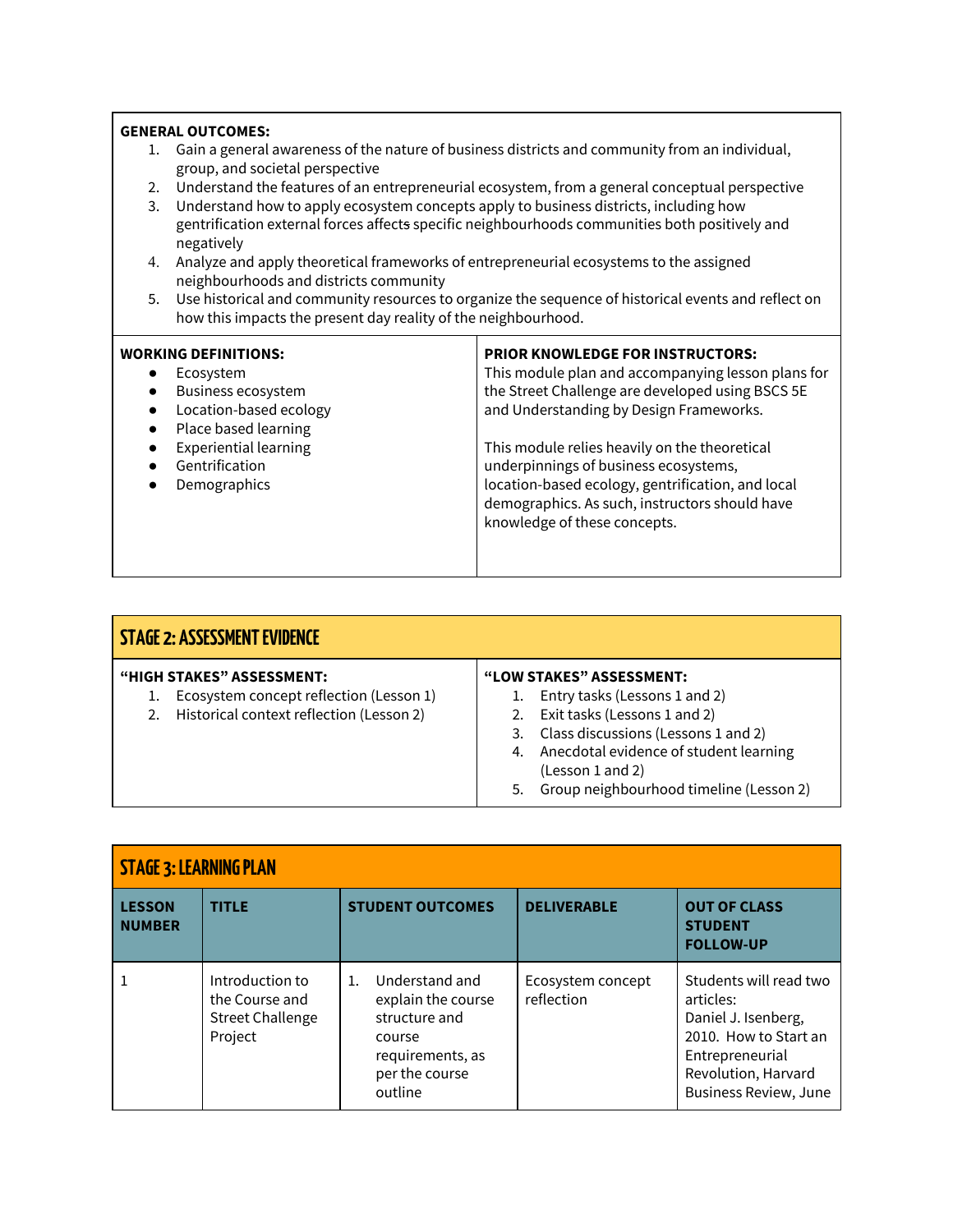|                |                               | 2.<br>3.<br>4.                         | Reflect on the<br>nature of a<br>community from an<br>individual, group<br>and societal<br>perspective<br>Define the concept<br>of neighbourhoods<br>and how this<br>impacts startups<br>and entrepreneurs<br>Explore<br>entrepreneurship as<br>problem solving                                                                                 |                                         | 2010.<br>Pearsall, H. (2013).<br>Superfund me: a study<br>of resistance to<br>gentrification in New<br>York City. Urban<br>Studies, 50(11),<br>2293-2310.<br>http://journals.sagepu<br>b.com.ezproxy.lib.uca<br>lgary.ca/doi/full/10.11<br>77/004209801347823<br>Based on the articles<br>they will pick one<br>concept and prepare a<br>short reflection on<br>how that concept<br>relates to Calgary.<br>This will be due before<br>the next class. |
|----------------|-------------------------------|----------------------------------------|-------------------------------------------------------------------------------------------------------------------------------------------------------------------------------------------------------------------------------------------------------------------------------------------------------------------------------------------------|-----------------------------------------|-------------------------------------------------------------------------------------------------------------------------------------------------------------------------------------------------------------------------------------------------------------------------------------------------------------------------------------------------------------------------------------------------------------------------------------------------------|
| $\overline{2}$ | Entrepreneurial<br>Ecosystems | $\mathbf{1}$ .<br>2.<br>3.<br>4.<br>5. | Define and describe<br>features of an<br>entrepreneurial<br>ecosystem<br>Explain how<br>gentrification<br>affects specific<br>neighbourhoods,<br>positively and<br>negatively<br>Apply ecosystems<br>concepts to Calgary<br>Create a historical<br>timeline of given<br>neighbourhood<br>Plan and prepare a<br>historical context<br>reflection | <b>Historical context</b><br>reflection | Students will prepare<br>a reflection that<br>discusses how the<br>historical context of<br>the neighbourhood<br>impacts the<br>ecosystem. This will<br>be due before the next<br>class.                                                                                                                                                                                                                                                              |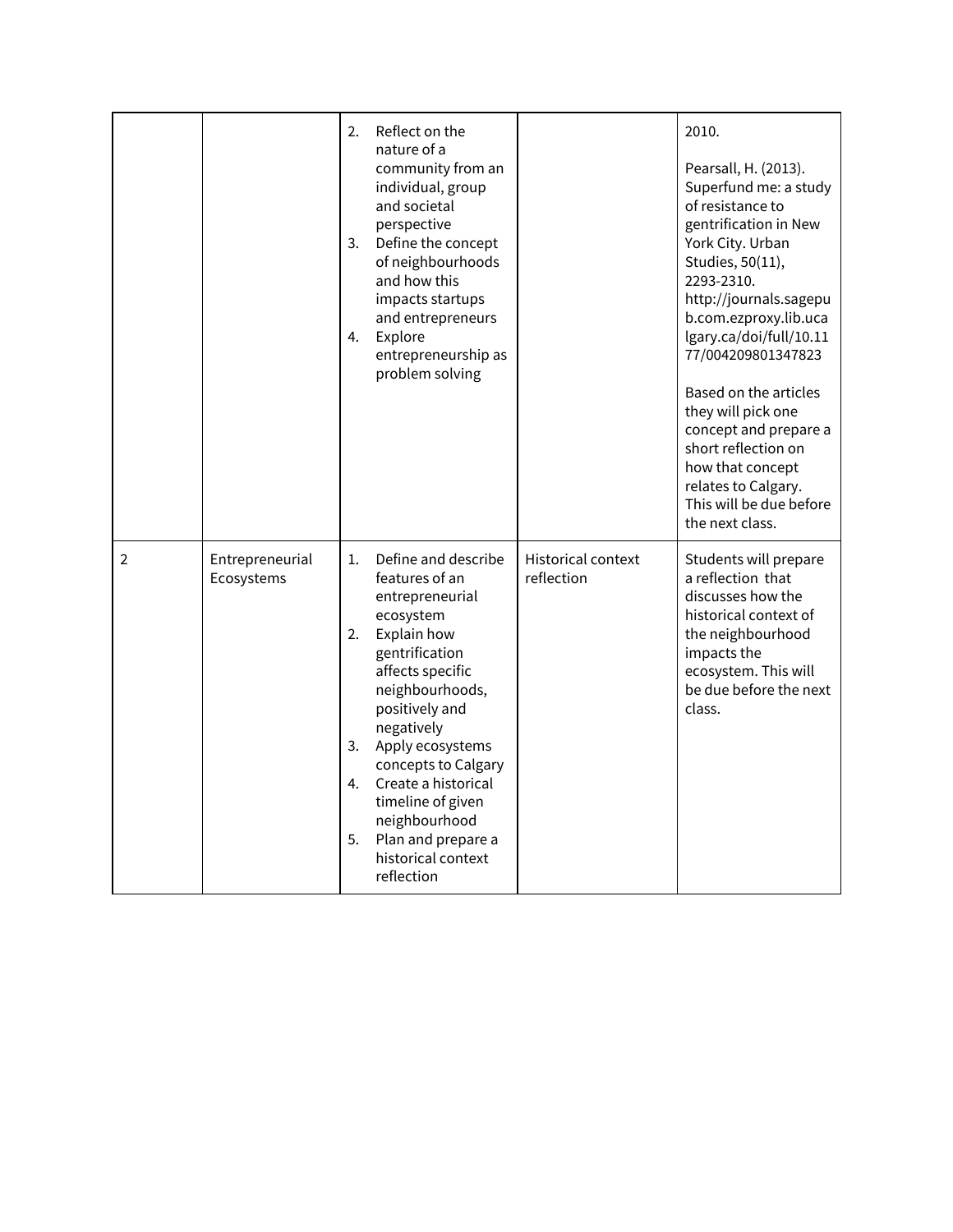# LESSON PLAN 1: INTRODUCTION TO COURSE AND STREET CHALLENGE PROJECT - DISTANCE LEARNING FORMAT

#### **SYNOPSIS**

In this lesson students will be introduced to the course and the street challenge project. Through a series of experiential activities, students will gain a thorough understanding of the course structure and requirements, focusing on what they will gain from participating and completing the project. Students will also learn about the specific requirements for completing the project and the corresponding rubric. Following this, students will begin to reflect on the nature of a community, define the concept of neighbourhoods and explore entrepreneurship as problem solving.

| <b>TIME FRAME AND COMMITMENT</b>                                                                                                                                                                                                                                                                                                                                     | <b>MATERIALS NEEDED</b>                                                                                                                                                                                                                                                                                                                                                                                                                                                                                                                                               |
|----------------------------------------------------------------------------------------------------------------------------------------------------------------------------------------------------------------------------------------------------------------------------------------------------------------------------------------------------------------------|-----------------------------------------------------------------------------------------------------------------------------------------------------------------------------------------------------------------------------------------------------------------------------------------------------------------------------------------------------------------------------------------------------------------------------------------------------------------------------------------------------------------------------------------------------------------------|
| Lesson: 95 mins<br>Faculty to prepare to use this plan: Medium<br>Students to prepare for this plan: Low<br>Faculty follow-up after lesson: Medium<br>Student follow-up after lesson: Medium<br>Low = Little to no preparation<br>Medium = $\sim$ 1-2 hours<br>High = $\sim$ 2+ hour                                                                                 | Link to course outline<br>$\bullet$<br>Link to the Ecosystems, People and Resources<br>$\bullet$<br><b>Learning Tasks Sheet</b><br>Computer with internet access, web cam and mic<br>$\bullet$<br><b>LMS</b>                                                                                                                                                                                                                                                                                                                                                          |
| <b>OUTCOMES</b>                                                                                                                                                                                                                                                                                                                                                      | <b>PLAN FOR DIFFERENTIATION/INCLUSION</b>                                                                                                                                                                                                                                                                                                                                                                                                                                                                                                                             |
| Understand and explain the course structure<br>1.<br>and course requirements, as per the course<br>outline<br>Reflect on the nature of a community from an<br>2.<br>individual, group and societal perspective<br>Define the concept of neighbourhoods and how<br>3.<br>this impacts startups and entrepreneurs<br>Explore entrepreneurship as problem solving<br>4. | Digital copies of handouts/instructions to allow<br>$\bullet$<br>access to EAL students, students with difficulties<br>reading, or students who may not be present in<br>class<br>Record session for students who were unable to<br>$\bullet$<br>attend the session. Provide the link on LMS for<br>students to review after the session.<br>Provide digital materials for students to make<br>$\bullet$<br>notes during or after the session.<br>Use the chat box during discussions for students<br>$\bullet$<br>who prefer to write instead of verbalize thoughts. |
| <b>PREREQUISITE KNOWLEDGE</b>                                                                                                                                                                                                                                                                                                                                        | <b>NEXT STEPS</b>                                                                                                                                                                                                                                                                                                                                                                                                                                                                                                                                                     |
| Students will be provided with the link to the course<br>outline prior to the session and be expected to<br>review this prior to the class.                                                                                                                                                                                                                          | Students will read two articles:<br>Daniel J. Isenberg, 2010. How to Start an<br>Entrepreneurial Revolution, Harvard Business Review,                                                                                                                                                                                                                                                                                                                                                                                                                                 |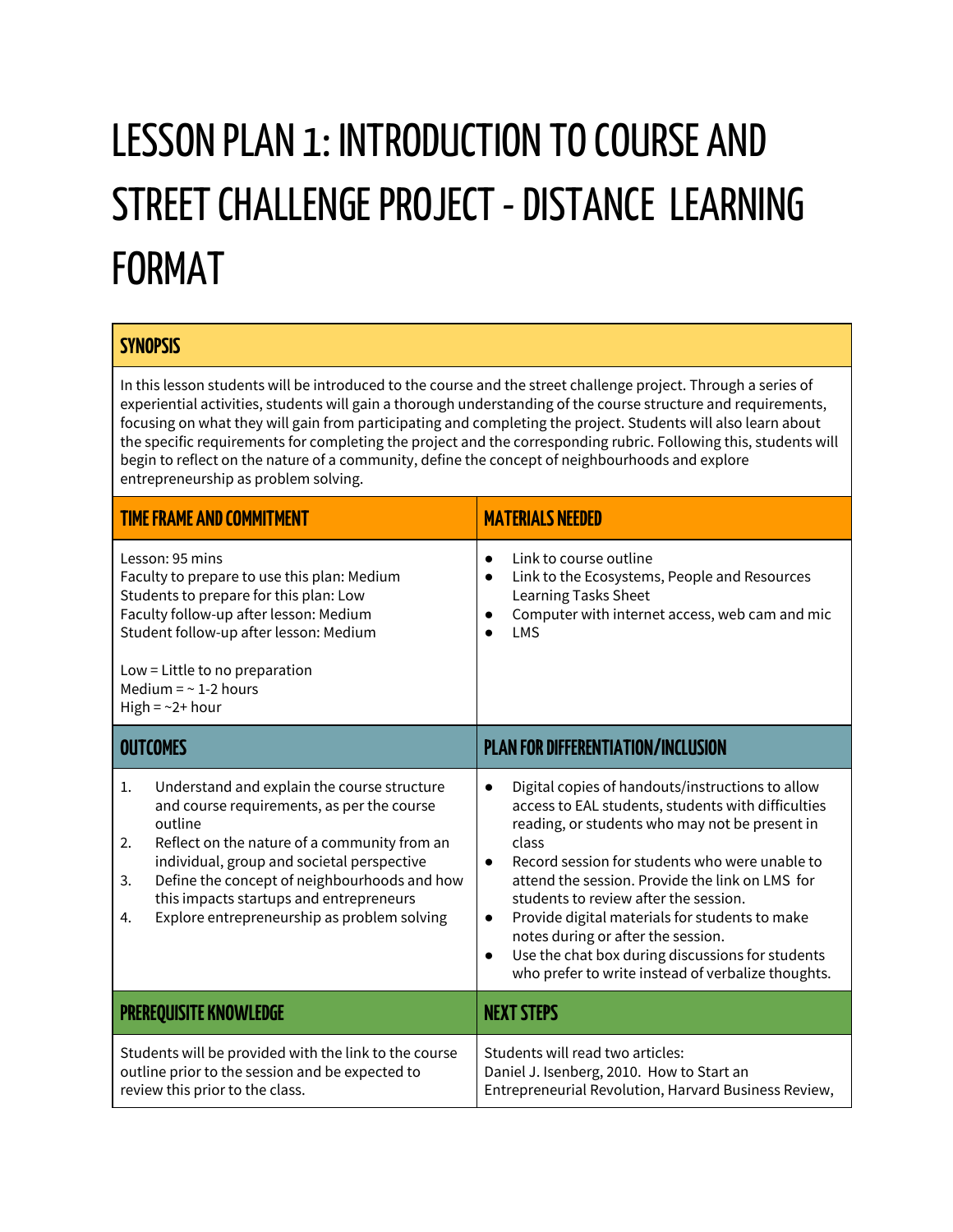| June 2010.                                                                                                                                                                                                                       |
|----------------------------------------------------------------------------------------------------------------------------------------------------------------------------------------------------------------------------------|
| Pearsall, H. (2013). Superfund me: a study of resistance<br>to gentrification in New York City. Urban Studies,<br>50(11), 2293-2310.<br>http://journals.sagepub.com.ezproxy.lib.ucalgary.ca/d<br>oi/full/10.1177/004209801347823 |
| Based on the articles they will pick one concept and<br>prepare a short reflection on how that concept relates<br>to Calgary. This will be due before the next class.                                                            |
| Faculty will review exit comments to determine any<br>gaps in knowledge and prepare to discuss this in the<br>next session. Faculty will also review the student's<br>short reflections and provide summative feedback.          |

| <b>SEQUENCE</b>                                        |                                                                                                                                                                                                                                                                                                                                                                                                                                                                                                                                                                                                            |                                                                                                                                                         |                                                                                                                                                 |
|--------------------------------------------------------|------------------------------------------------------------------------------------------------------------------------------------------------------------------------------------------------------------------------------------------------------------------------------------------------------------------------------------------------------------------------------------------------------------------------------------------------------------------------------------------------------------------------------------------------------------------------------------------------------------|---------------------------------------------------------------------------------------------------------------------------------------------------------|-------------------------------------------------------------------------------------------------------------------------------------------------|
| <b>COMPONENT</b><br><b>AND TIME</b><br><b>FRAME</b>    | <b>DETAILS</b>                                                                                                                                                                                                                                                                                                                                                                                                                                                                                                                                                                                             | <b>RESOURCES</b>                                                                                                                                        | <b>ASSESSMENT</b>                                                                                                                               |
| <b>Engage</b><br>$~10 \text{ mins}$                    | As students enter the session, ask students<br>to mute their mics. Remind students that<br>session will be recorded. The recording will<br>be made available on LMS after the session.<br>If students prefer, they may turn off their<br>cameras. In some cases, students may be<br>required to turn off cameras due to issues<br>with recording sessions and bandwidth.<br>After instructor starts recording the<br>session, have students complete the entry<br>task:<br>Complete the poll questions about<br>business ecosystems.<br>Remind students that this is not a test and<br>will not be graded. | Slide with entry task<br>instructions<br>Pre-created poll with<br>multiple choice<br>questions testing<br>basic knowledge of<br>business<br>ecosystems. | Prior knowledge<br>check:<br>Use multiple choice<br>questions and<br>answers to gauge<br>students'<br>understanding of<br>ecosystems            |
| <b>Explore and</b><br><b>Explain</b><br>$\sim$ 20 mins | <b>Direct Instruction Part 1:</b><br>Debrief entry task by going through the<br>answers to the questions. Give time for<br>students to discuss any answers that were<br>surprising. Allow students to share in the<br>chat box or to share verbally.                                                                                                                                                                                                                                                                                                                                                       | Link to the course<br>outline and the<br>Ecosystems, People<br>and Resources<br><b>Learning Tasks</b><br>handout.                                       | Formative<br>assessment: check of<br>understanding. Can<br>use questioning to<br>find out students'<br>understanding of<br>course requirements. |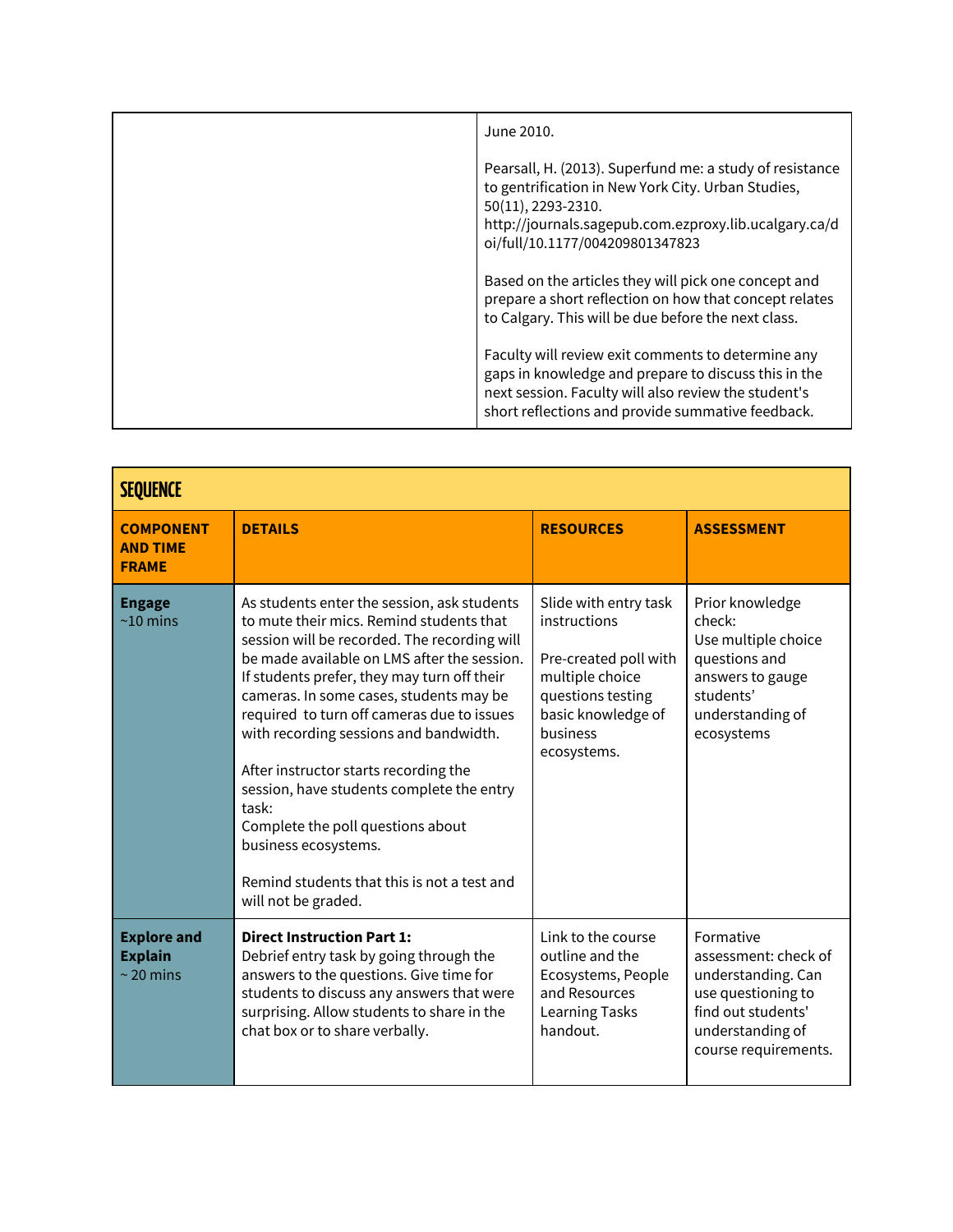|                                                        | Share link to the course outline and the<br>Ecosystems, People and Resources<br>Learning Tasks handout.<br>Introduce the framework for the course as<br>well as the module learning tasks.                                                                                                                                                                                                                                                                                                                                                                                                                                                                                |                                                                                                                                                          |                                                                                                                                                                                                                                                 |
|--------------------------------------------------------|---------------------------------------------------------------------------------------------------------------------------------------------------------------------------------------------------------------------------------------------------------------------------------------------------------------------------------------------------------------------------------------------------------------------------------------------------------------------------------------------------------------------------------------------------------------------------------------------------------------------------------------------------------------------------|----------------------------------------------------------------------------------------------------------------------------------------------------------|-------------------------------------------------------------------------------------------------------------------------------------------------------------------------------------------------------------------------------------------------|
| <b>Explore</b><br>$\sim$ 10 mins                       | Ask students if they have questions<br>regarding the assignment. Discuss any<br>questions that students have about the<br>assignment.<br>Students can either write questions in the<br>chat box or verbalize questions.                                                                                                                                                                                                                                                                                                                                                                                                                                                   |                                                                                                                                                          | Formative<br>assessment: check of<br>understanding. Can<br>use questioning to<br>find out students'<br>understanding of<br>course requirements                                                                                                  |
| <b>Explain</b><br>$\sim$ 20 mins                       | <b>Direct Instruction Part 2:</b><br>Go through slides on business ecology and<br>what makes a "good" neighbourhood.                                                                                                                                                                                                                                                                                                                                                                                                                                                                                                                                                      | Slideshow on<br>business ecology                                                                                                                         | Formative<br>assessment:<br>check of<br>understanding. Can<br>use questioning of<br>students to determine<br>their understanding of<br>business ecology.                                                                                        |
| <b>Elaborate</b><br>$\sim$ 20 mins                     | Group work:<br>In breakout rooms, students will work<br>together in groups to create a five minute<br>presentation response to the question: in<br>your opinion, why does a business<br>ecosystem matter for a startup or for an<br>entrepreneur?<br>Students have a choice as to how they<br>record and present their information.<br>Put students in their breakout rooms.<br>Circulate among breakout rooms to assist<br>students where necessary.<br>Periodically signal the amount of time<br>remaining in the chat box, indicating when<br>groups should brainstorm ideas (5 mins),<br>move to presentation ideas (5 mins), and<br>finalize presentation (10 mins). | Type the instructions<br>for the small group<br>work in the chat box<br>for easy reference<br>during breakout<br>room activity.                          | Formative<br>assessment: check of<br>understanding.<br>Instructor will<br>circulate among the<br>breakout rooms to<br>check for<br>understanding, ask<br>probing questions to<br>deepen inquiry and<br>provide additional<br>support if needed. |
| <b>Explain and</b><br><b>Explore</b><br>$\sim$ 20 mins | <b>Direct Instruction Part 3:</b><br>Return students to the main lobby and<br>debrief as a whole after a given time. Select<br>groups to share their work with the class.<br>Discuss thoughts and questions.                                                                                                                                                                                                                                                                                                                                                                                                                                                              | Digital copies of<br>articles (Note: HBR<br>articles must be<br>downloaded from<br>library resources by<br>the students, as per<br>the copyright office) | Formative<br>assessment:<br>check of<br>understanding. Can<br>gauge student<br>understanding of the<br>influence of business                                                                                                                    |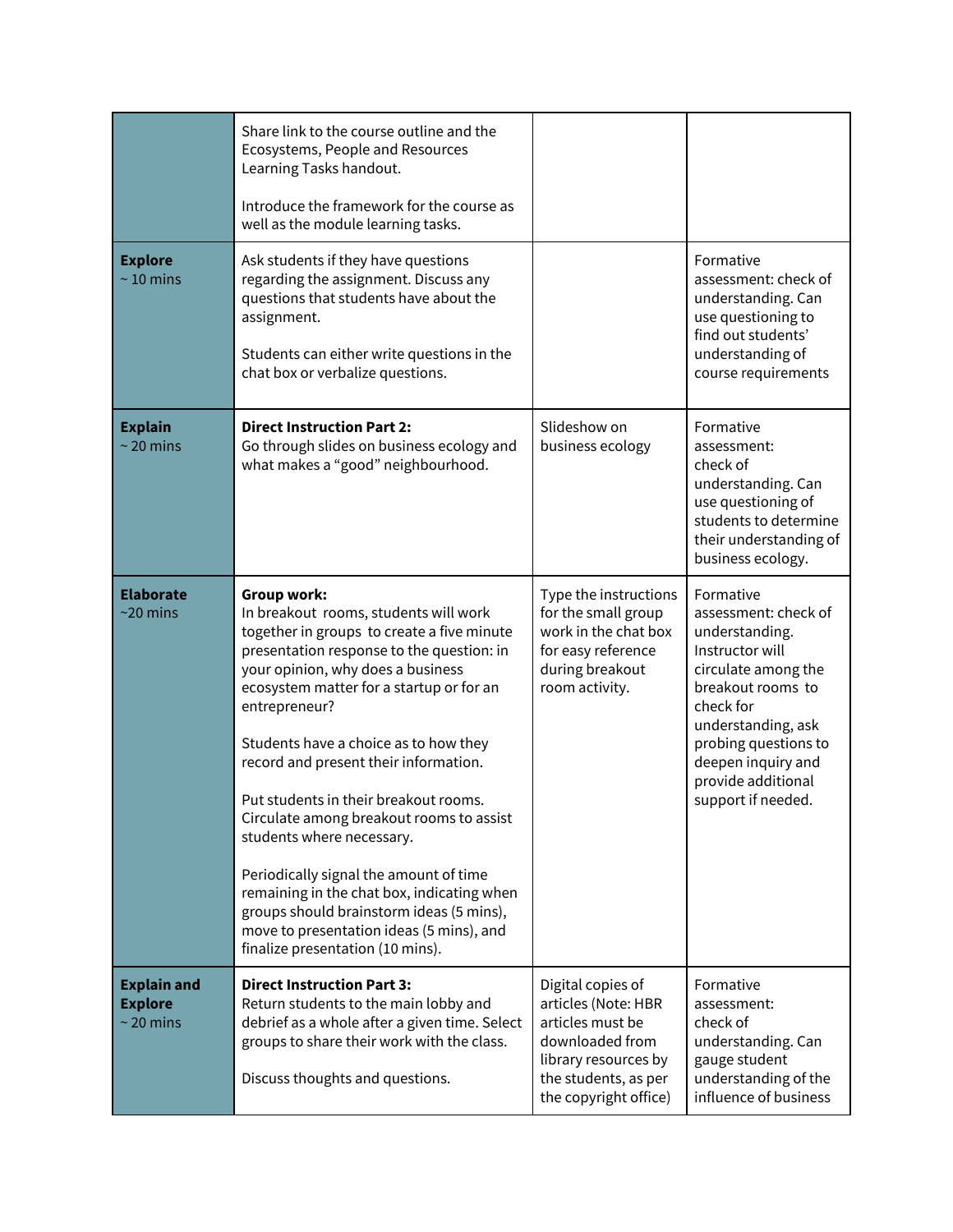|                                  | Explain to students that they need to read<br>two articles:<br>Isenberg, D. (2010). How to start an<br>entrepreneurial revolution. Harvard<br>Business Review, 88 (6), 40-50.<br>Pearsall, H. (2013). Superfund me: a study<br>of resistance to gentrification in New York<br>City. Urban Studies, 50(11), 2293-2310.<br>http://journals.sagepub.com.ezproxy.lib.uc<br>algary.ca/doi/full/10.1177/00420980134782<br>3<br>Based on the articles they will pick one<br>concept and prepare a short reflection on<br>how that concept relates to Calgary. This<br>will be due before the next class. |                                                                          | ecosystems on<br>startups and<br>entrepreneurs<br>through debrief for<br>five minute<br>presentation<br>response.   |
|----------------------------------|---------------------------------------------------------------------------------------------------------------------------------------------------------------------------------------------------------------------------------------------------------------------------------------------------------------------------------------------------------------------------------------------------------------------------------------------------------------------------------------------------------------------------------------------------------------------------------------------------|--------------------------------------------------------------------------|---------------------------------------------------------------------------------------------------------------------|
| <b>Evaluate</b><br>$\sim$ 5 mins | <b>Exit Task:</b><br>In the chat box, write down an analogy<br>related to ecosystems in the following<br>form:<br>Ecosystems are to business as _________ is<br>to ___________ (Angelo and Cross, 1993).<br>Remind students that they need to read<br>two articles and prepare a short reflection<br>on how that concept relates to Calgary.<br>This will be due before the next class.                                                                                                                                                                                                           | Slide showing exit<br>task and tasks to<br>complete for next<br>session. | Formative<br>assessment: check for<br>understanding. Can<br>gauge students' grasp<br>of ecosystems as a<br>concept. |

### **INSTRUCTOR REFLECTIONS**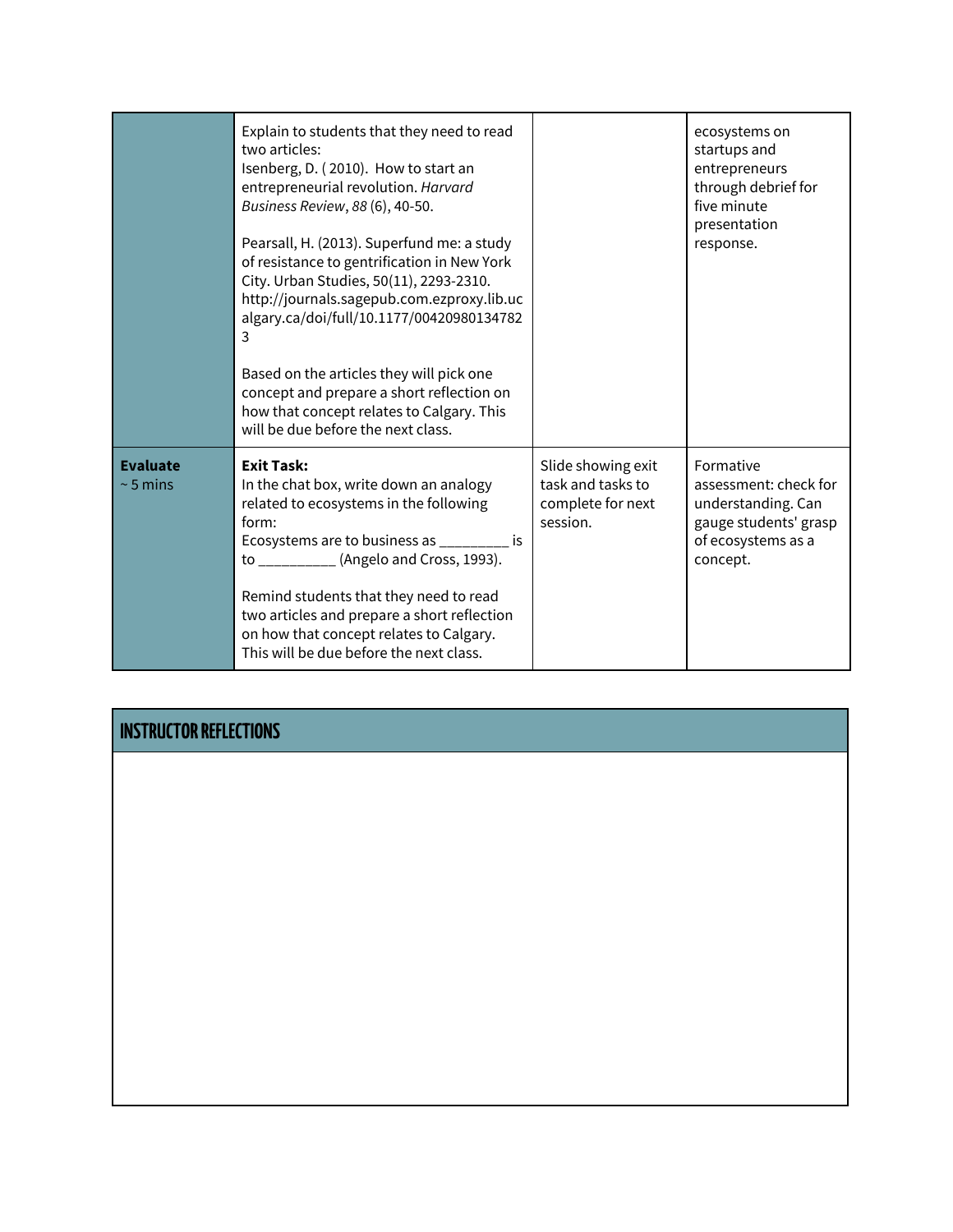#### **ADDITIONALRESOURCES**

City of Calgary. (2020). The guidebook for great communities. [https://www.calgary.ca/PDA/pd/Documents/Current-studies-and-ongoing-activities/guidebook/Guideb](https://www.calgary.ca/PDA/pd/Documents/Current-studies-and-ongoing-activities/guidebook/Guidebook-for-Great-Communities_proposed.pdf?noredirect=1) [ook-for-Great-Communities\\_proposed.pdf?noredirect=1](https://www.calgary.ca/PDA/pd/Documents/Current-studies-and-ongoing-activities/guidebook/Guidebook-for-Great-Communities_proposed.pdf?noredirect=1)

Curran, W. (2004) Gentrification and the changing nature of work: exploring the links in Williamsburg, Brooklyn. *Environment and Planning A*, *36*, 1243–1260.

Lucas, M., & Suneja, Vivek. (2012). *Understanding Business Environments* (Understanding Business). Hoboken: Taylor and Francis.

Isenberg, D. ( 2010). How to start an entrepreneurial revolution. *Harvard Business Review*, *88* (6), 40-50.

Pearsall, H. (2013). Superfund me: a study of resistance to gentrification in New York City. *Urban Studies, 50*(11), 2293-2310. [https://doi.org/10.1177/0042098013478236](https://doi.org/10.1177%2F0042098013478236)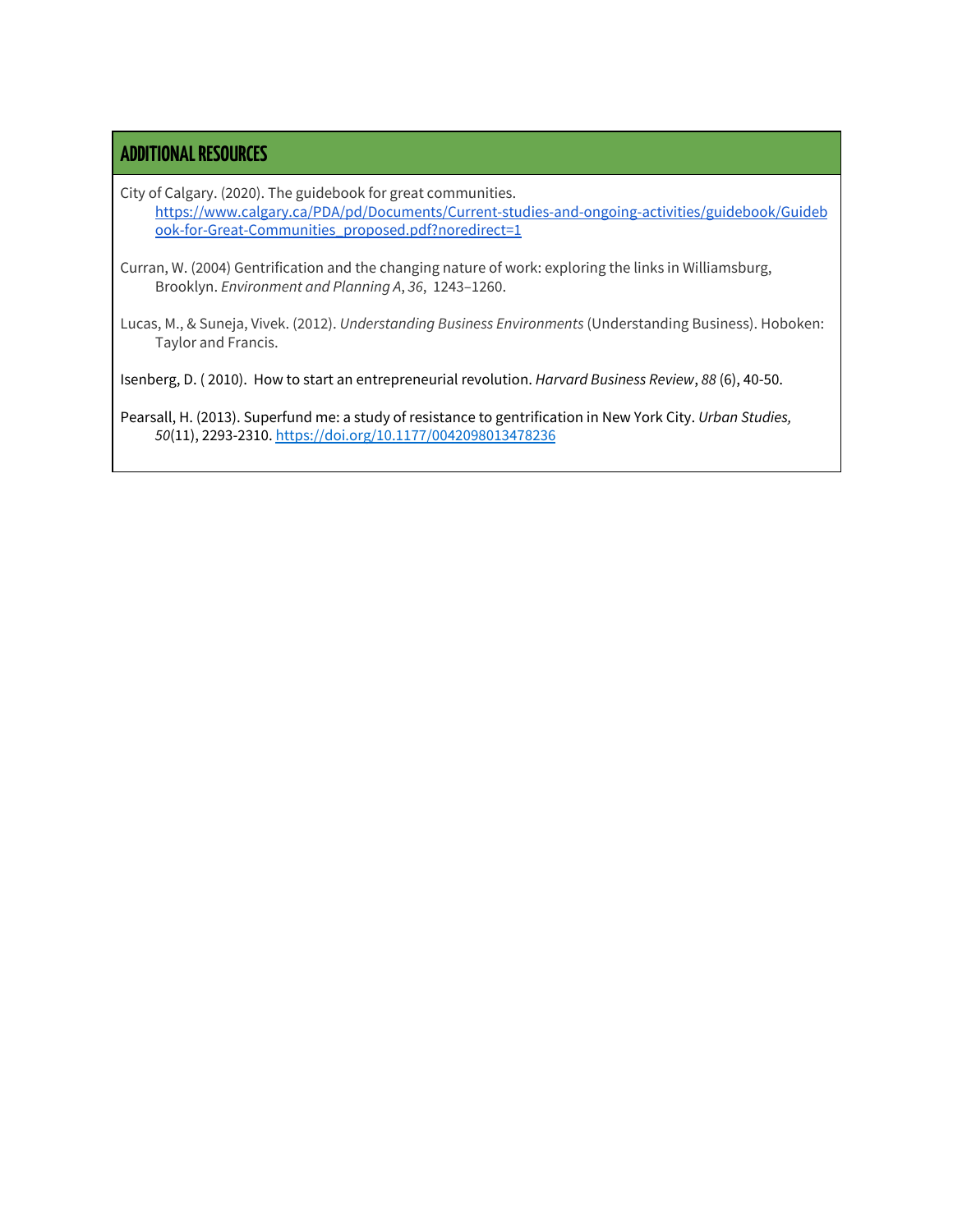## LESSON PLAN 2: ENTREPRENEURIAL ECOSYSTEMS -DISTANCE LEARNING FORMAT

### **SYNOPSIS**

In this lesson students will continue to explore the concept of entrepreneurial ecosystems. Through multiple learner-centred students will define and describe the features of an entrepreneurial ecosystem. Following this, students will examine the process of gentrification and how this affects specific neighbourhoods both positively and negatively. The lesson will culminate in students planning and preparing a timeline and historical context reflection.

| <b>TIME FRAME AND COMMITMENT</b>                                                                                                                                                                                                                                                                                                                                                                                                                                             | <b>MATERIALS NEEDED</b>                                                                                                                                                                                                                                                                                                                                                  |
|------------------------------------------------------------------------------------------------------------------------------------------------------------------------------------------------------------------------------------------------------------------------------------------------------------------------------------------------------------------------------------------------------------------------------------------------------------------------------|--------------------------------------------------------------------------------------------------------------------------------------------------------------------------------------------------------------------------------------------------------------------------------------------------------------------------------------------------------------------------|
| Lesson: 90 mins<br>Faculty to prepare to use this plan: Medium<br>Students to prepare for this plan: Medium<br>Faculty follow-up after lesson: Medium<br>Student follow-up after lesson: Medium<br>Low = Little to no preparation<br>Medium = $\sim$ 1-2 hours<br>High = $\sim$ 2+ hours                                                                                                                                                                                     | Link to the Ecosystems, People and Resources<br>$\bullet$<br>Learning Tasks Sheet<br>Computer with internet access, web cam and mic<br>$\bullet$<br><b>LMS</b><br>$\bullet$<br>Exemplar of the historical context reflection<br>$\bullet$<br>learning task                                                                                                               |
| <b>OUTCOMES</b>                                                                                                                                                                                                                                                                                                                                                                                                                                                              | <b>PLAN FOR DIFFERENTIATION/INCLUSION</b>                                                                                                                                                                                                                                                                                                                                |
| 1. Define and describe features of an entrepreneurial<br>ecosystem<br>2. Explain how gentrification affects specific<br>neighbourhoods, positively and negatively<br>3. Apply ecosystems concepts to Calgary<br>4. Appreciate the role of historical context in shaping<br>a neighbourhood<br>5. Use historical and community resources to<br>organize the sequence of historical events and<br>reflect on how this impacts the present day reality<br>of the neighbourhood. | Record session for students who were unable to attend<br>the session. Provide the link on LMS for students to<br>review after the session.<br>Provide digital materials for students to make notes<br>during or after the session.<br>Use the chat box during discussions for students who<br>prefer to write instead of verbalize thoughts.                             |
| <b>PREREQUISITE KNOWLEDGE</b>                                                                                                                                                                                                                                                                                                                                                                                                                                                | <b>NEXT STEPS</b>                                                                                                                                                                                                                                                                                                                                                        |
| Students were required to read two articles by<br>Isenberg and Pearsall. Based on the articles they<br>were asked to pick one concept and prepare a short<br>reflection on how that concept relates to Calgary.<br>This was due prior to the beginning of this class.                                                                                                                                                                                                        | At the end of the class, based on the materials covered<br>in this class, students will prepare a reflection on the<br>historical context of the neighbourhood and how this<br>impacts the current ecosystem. This will be due before<br>the next class.<br>Faculty will review exit slips to determine any gaps in<br>knowledge and prepare to discuss this in the next |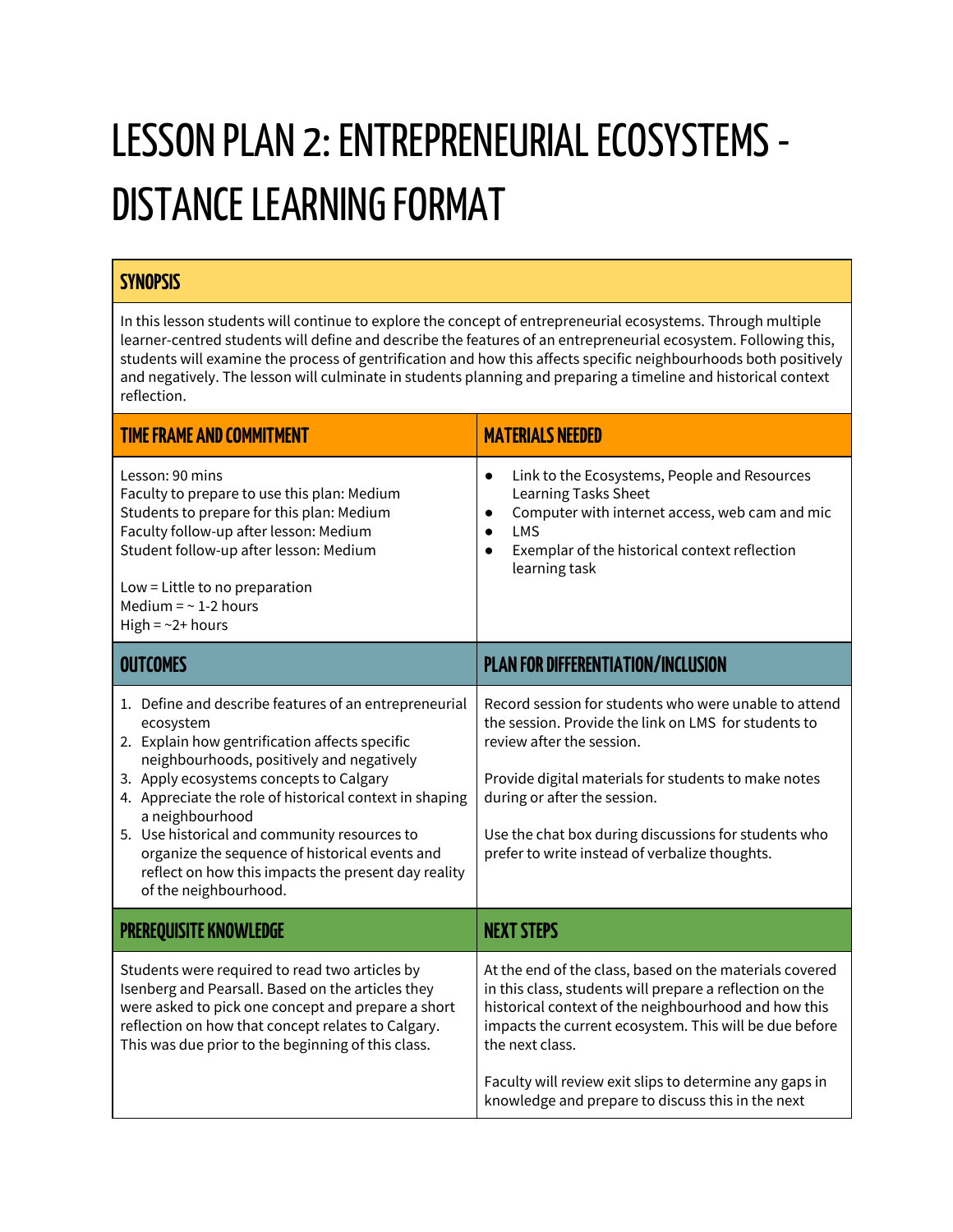|  | session. Faculty will also review the historical context<br>reflection learning tasks and provide summative<br>feedback. |
|--|--------------------------------------------------------------------------------------------------------------------------|
|--|--------------------------------------------------------------------------------------------------------------------------|

| <b>SEQUENCE</b>                                     |                                                                                                                                                                                                                                                                                                                                                                                                                                                                                                                                                                                                                                            |                                                                                                                                                                               |                                                                                                                                                                                                                                                 |  |  |
|-----------------------------------------------------|--------------------------------------------------------------------------------------------------------------------------------------------------------------------------------------------------------------------------------------------------------------------------------------------------------------------------------------------------------------------------------------------------------------------------------------------------------------------------------------------------------------------------------------------------------------------------------------------------------------------------------------------|-------------------------------------------------------------------------------------------------------------------------------------------------------------------------------|-------------------------------------------------------------------------------------------------------------------------------------------------------------------------------------------------------------------------------------------------|--|--|
| <b>COMPONENT</b><br><b>AND TIME</b><br><b>FRAME</b> | <b>DETAILS</b>                                                                                                                                                                                                                                                                                                                                                                                                                                                                                                                                                                                                                             | <b>RESOURCES</b>                                                                                                                                                              | <b>ASSESSMENT</b>                                                                                                                                                                                                                               |  |  |
| <b>Engage</b><br>5 mins                             | As students enter the session, ask students<br>to mute their mics. Remind students that<br>session will be recorded. The recording will<br>be made available on LMS after the session.<br>If students prefer, they may turn off their<br>cameras. In some cases, students may be<br>required to turn off cameras due to issues<br>with recording sessions and bandwidth.<br>After instructor starts recording the<br>session, have students complete the entry<br>task:<br>What were the muddiest points in the<br>Isenberg and Pearsall articles that you<br>read? (Angelo and Cross, 1993). Write down<br>your thoughts in the chat box. | Slide with entry task<br>written on it.                                                                                                                                       | Prior knowledge<br>check:<br>Can gauge students'<br>understanding of the<br>concepts in the<br>Isenberg and Pearsall<br>articles.                                                                                                               |  |  |
| <b>Explore and</b><br><b>Explain</b><br>20 mins     | <b>Direct Instruction Part 1:</b><br>Debrief entry task by going through the<br>answers and allowing students to share<br>their thoughts<br>Go through slides on retail districts as<br>ecosystems.                                                                                                                                                                                                                                                                                                                                                                                                                                        | Slideshow on retail<br>districts as<br>ecosystems.                                                                                                                            | Formative<br>assessment: check of<br>understanding. Can<br>use questioning to<br>find out students'<br>understanding of<br>retail districts as<br>ecosystems.                                                                                   |  |  |
| <b>Elaborate</b><br>15 mins                         | <b>Group work:</b><br>In breakout rooms, students will think,<br>pair, share:<br>How do the concepts apply to the<br>industries that you are interested in? Does<br>the terminology change as we change<br>industries? Does the application change?<br>Put students in their breakout rooms.<br>Circulate among breakout rooms to assist<br>students where necessary.                                                                                                                                                                                                                                                                      | Slide with think, pair,<br>share activity.<br>Type the instructions<br>for the small group<br>work in the chat box<br>for easy reference<br>during breakout<br>room activity. | Formative<br>assessment: check of<br>understanding.<br>Instructor will<br>circulate among the<br>breakout rooms to<br>check for<br>understanding, ask<br>probing questions to<br>deepen inquiry and<br>provide additional<br>support if needed. |  |  |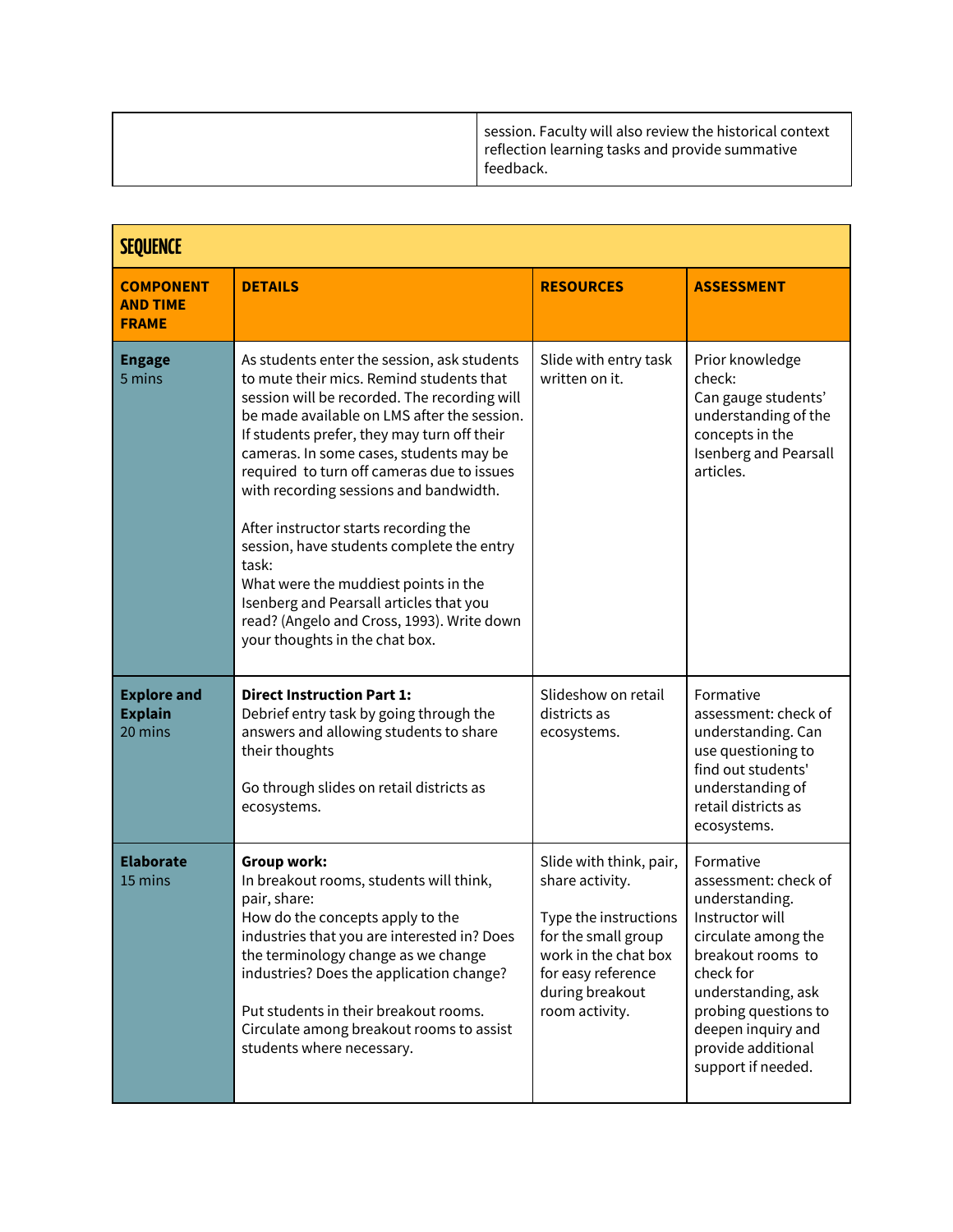|                             | Periodically signal the amount of time<br>remaining in the chat box, indicating when<br>groups should think (5 mins), share ideas (5<br>mins), and consolidate ideas (5 mins).                                                                                                                                                                                                                                                                                                                                                                                                                                                                                                           |                                                                                                                                                                               |                                                                                                                                                                                                                                      |
|-----------------------------|------------------------------------------------------------------------------------------------------------------------------------------------------------------------------------------------------------------------------------------------------------------------------------------------------------------------------------------------------------------------------------------------------------------------------------------------------------------------------------------------------------------------------------------------------------------------------------------------------------------------------------------------------------------------------------------|-------------------------------------------------------------------------------------------------------------------------------------------------------------------------------|--------------------------------------------------------------------------------------------------------------------------------------------------------------------------------------------------------------------------------------|
| <b>Explain</b><br>15 mins   | <b>Direct Instruction Part 2:</b><br>Return students to the main room after the<br>given time. Debrief think, pair, share<br>activity by selecting groups to share with<br>the entire group.<br>Go through slides on gentrification.                                                                                                                                                                                                                                                                                                                                                                                                                                                     | Slideshow on<br>gentrification.                                                                                                                                               | Formative<br>assessment:<br>check of<br>understanding. Can<br>use questioning of<br>students to determine<br>their understanding of<br>gentrification                                                                                |
| <b>Elaborate</b><br>20 mins | <b>Group work:</b><br>Show students the list of groups for the<br>final project. In breakout rooms of final<br>project groups, students will work together<br>to create a pro and con grid (Angelo and<br>Cross, 1993) responding to the prompt:<br>From your viewpoint, what are the pros<br>and cons of gentrification? Come up with at<br>least six of each.<br>Put students in their breakout rooms.<br>Circulate among breakout rooms to assist<br>students where necessary.<br>Periodically signal the amount of time<br>remaining in the chat box, indicating when<br>groups should brainstorm (5 mins), share<br>ideas (5 mins), and consolidate ideas into a<br>grid (10 mins). | Slide with breakout<br>task written on it.<br>Type the instructions<br>for the small group<br>work in the chat box<br>for easy reference<br>during breakout<br>room activity. | Formative<br>assessment: check of<br>understanding.<br>Instructor will<br>circulate among the<br>groups to check for<br>understanding, ask<br>probing questions to<br>deepen inquiry and<br>provide additional<br>support if needed. |
| <b>Explain</b><br>20 mins   | <b>Direct Instruction Part 3:</b><br>Return students to the main room after the<br>given time. Debrief group work exercise by<br>selecting groups to share their pros and<br>cons with the entire class.<br>Explain that part of being in a business<br>ecosystem is knowing who to connect with.<br>Who are some of the people you should<br>talk to who reflect the different nodes in an<br>ecosystem? Have students brainstorm a list<br>of who would be types of people that they<br>should know in the business ecosystem<br>(e.g. heritage authority director). Students<br>can use the chat box to type answers or<br>verbalize their answers. Record answers on                 | Blank slide to record<br>brainstorming<br>session ideas.                                                                                                                      | Formative<br>assessment:<br>check of<br>understanding. Can<br>use questioning of<br>students to determine<br>their understanding of<br>business nodes.                                                                               |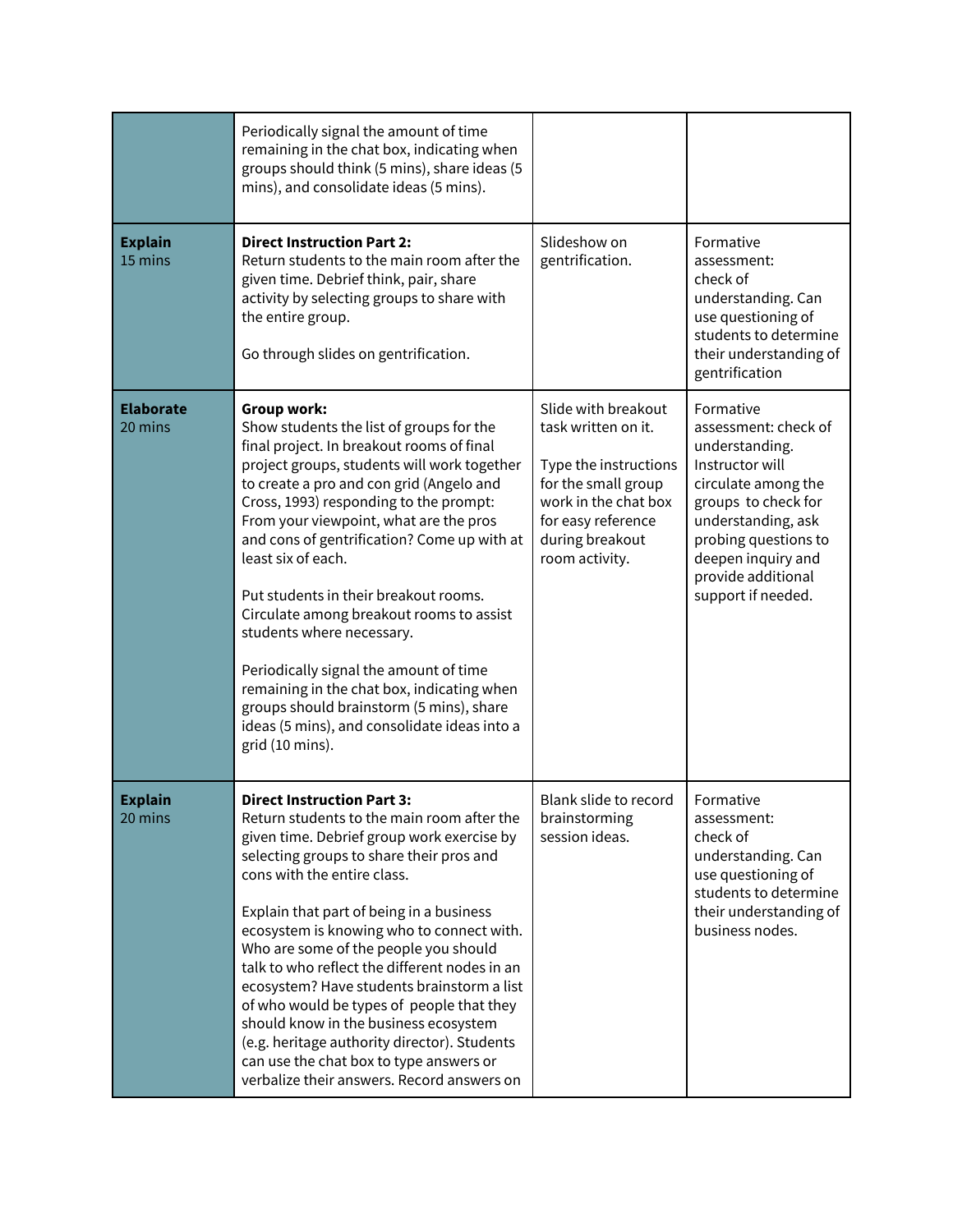|                                                 | a blank slide during the brainstorming<br>session.                                                                                                                                                                                                                                                                                                                                                                                                                                  |                                                                                                                                                                                   |                                                                                                                                                                                                                                      |
|-------------------------------------------------|-------------------------------------------------------------------------------------------------------------------------------------------------------------------------------------------------------------------------------------------------------------------------------------------------------------------------------------------------------------------------------------------------------------------------------------------------------------------------------------|-----------------------------------------------------------------------------------------------------------------------------------------------------------------------------------|--------------------------------------------------------------------------------------------------------------------------------------------------------------------------------------------------------------------------------------|
| <b>Elaborate</b><br>20 mins                     | <b>Group work:</b><br>From the list that the students created,<br>students will work in breakout rooms to<br>find the actual contact information of the<br>people on the list.<br>Put students in their breakout rooms.<br>Circulate among breakout rooms to assist<br>students where necessary.<br>Periodically signal the amount of time<br>remaining in the chat box.                                                                                                            | Slide with breakout<br>activity written on it.<br>Type the instructions<br>for the small group<br>work in the chat box<br>for easy reference<br>during breakout<br>room activity. | Formative<br>assessment: check of<br>understanding.<br>Instructor will<br>circulate among the<br>groups to check for<br>understanding, ask<br>probing questions to<br>deepen inquiry and<br>provide additional<br>support if needed. |
| <b>Explain and</b><br><b>Explore</b><br>20 mins | <b>Direct Instruction Part 4:</b><br>Return to the main room and debrief in<br>class as a whole after a given time. Select<br>groups to share their work with the class.<br>Discuss thoughts and questions.<br>Briefly review the requirements for the<br>historical context reflection learning task.<br>OPTIONAL: Show exemplars of timelines<br>and debrief this with the students. Explain<br>to students that this is an individual task<br>and this is due by the next class. | Digital link to<br>historical context<br>reflection learning<br>task.<br>Exemplar of a<br>timeline.                                                                               | Formative<br>assessment:<br>check of<br>understanding. Can<br>gauge student<br>understanding of the<br>historical context<br>learning task.                                                                                          |
| <b>Evaluate</b><br>5 mins                       | <b>Exit Task:</b><br>In the chat box, write down one question<br>that you still have about what we covered<br>today.<br>Remind students that they need to prepare<br>their report on the assigned<br>neighbourhood. This will be due before the<br>next class.                                                                                                                                                                                                                      | Slide showing exit<br>task and tasks to<br>complete for next<br>session.                                                                                                          | Formative<br>assessment: check for<br>understanding. Can<br>gauge students' grasp<br>of ecosystems as a<br>concept.                                                                                                                  |

## **INSTRUCTOR REFLECTIONS**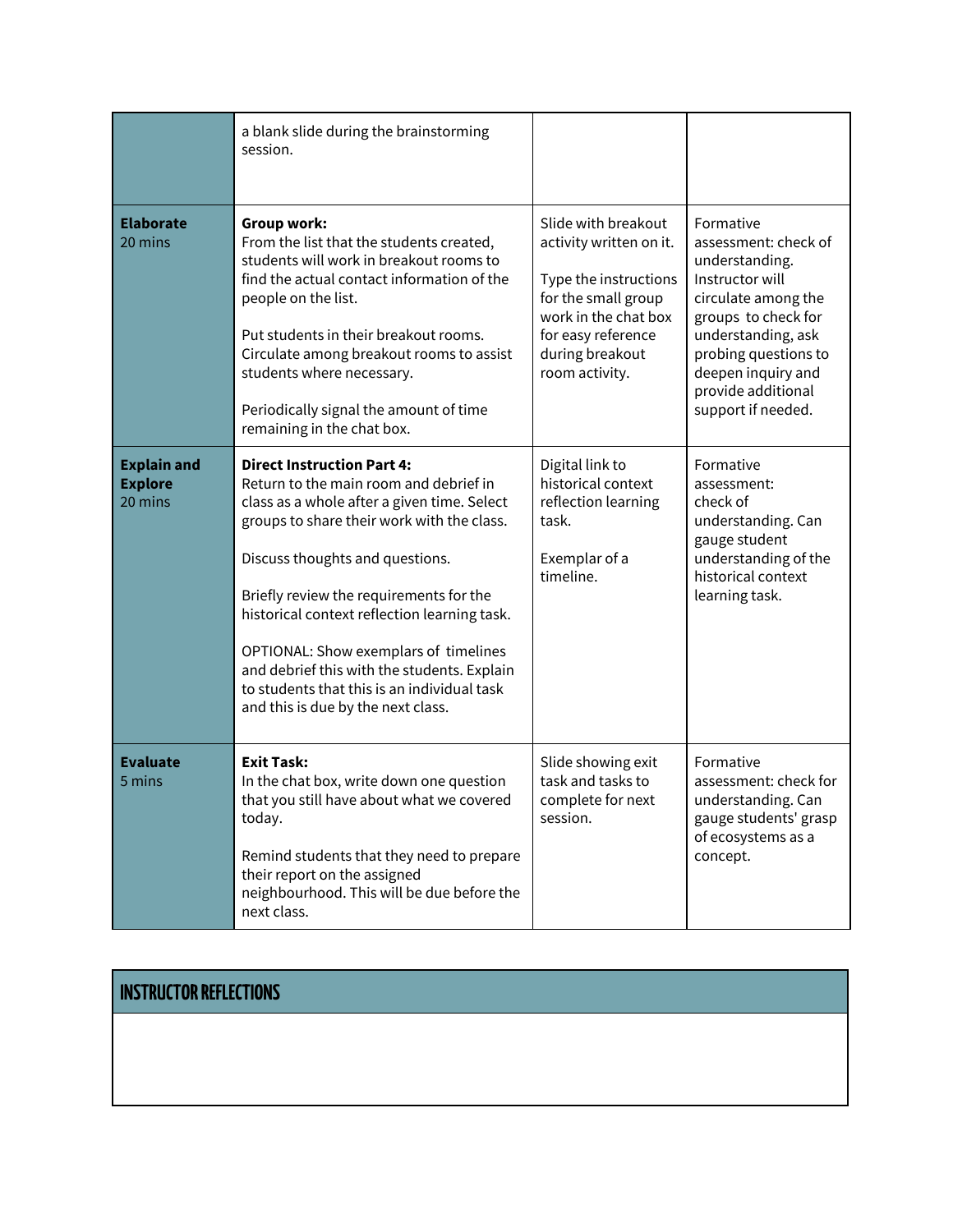#### **ADDITIONALRESOURCES**

Angelo, T. A., & Cross, K. P. (1993). *Classroom assessment techniques: A handbook for college teachers*. San Francisco: Jossey-Bass.

City of Calgary. (2020). The guidebook for great communities. [https://www.calgary.ca/PDA/pd/Documents/Current-studies-and-ongoing-activities/guidebook/Guideb](https://www.calgary.ca/PDA/pd/Documents/Current-studies-and-ongoing-activities/guidebook/Guidebook-for-Great-Communities_proposed.pdf?noredirect=1) [ook-for-Great-Communities\\_proposed.pdf?noredirect=1](https://www.calgary.ca/PDA/pd/Documents/Current-studies-and-ongoing-activities/guidebook/Guidebook-for-Great-Communities_proposed.pdf?noredirect=1)

Curran, W. (2004). Gentrification and the Nature of Work: Exploring the Links in Williamsburg, Brooklyn. *Environment and Planning A: Economy and Space*, *36*(7), 1243–1258. <https://doi.org/10.1068/a36240>

Lucas, M., & Suneja, Vivek. (2012). *Understanding Business Environments* (Understanding Business). Hoboken: Taylor and Francis.

Isenberg, D. ( 2010). How to start an entrepreneurial revolution. *Harvard Business Review*, *88* (6), 40-50.

Pearsall, H. (2013). Superfund me: a study of resistance to gentrification in New York City. *Urban Studies*, 50(11), 2293-2310. [https://doi.org/10.1177/0042098013478236](https://doi.org/10.1177%2F0042098013478236)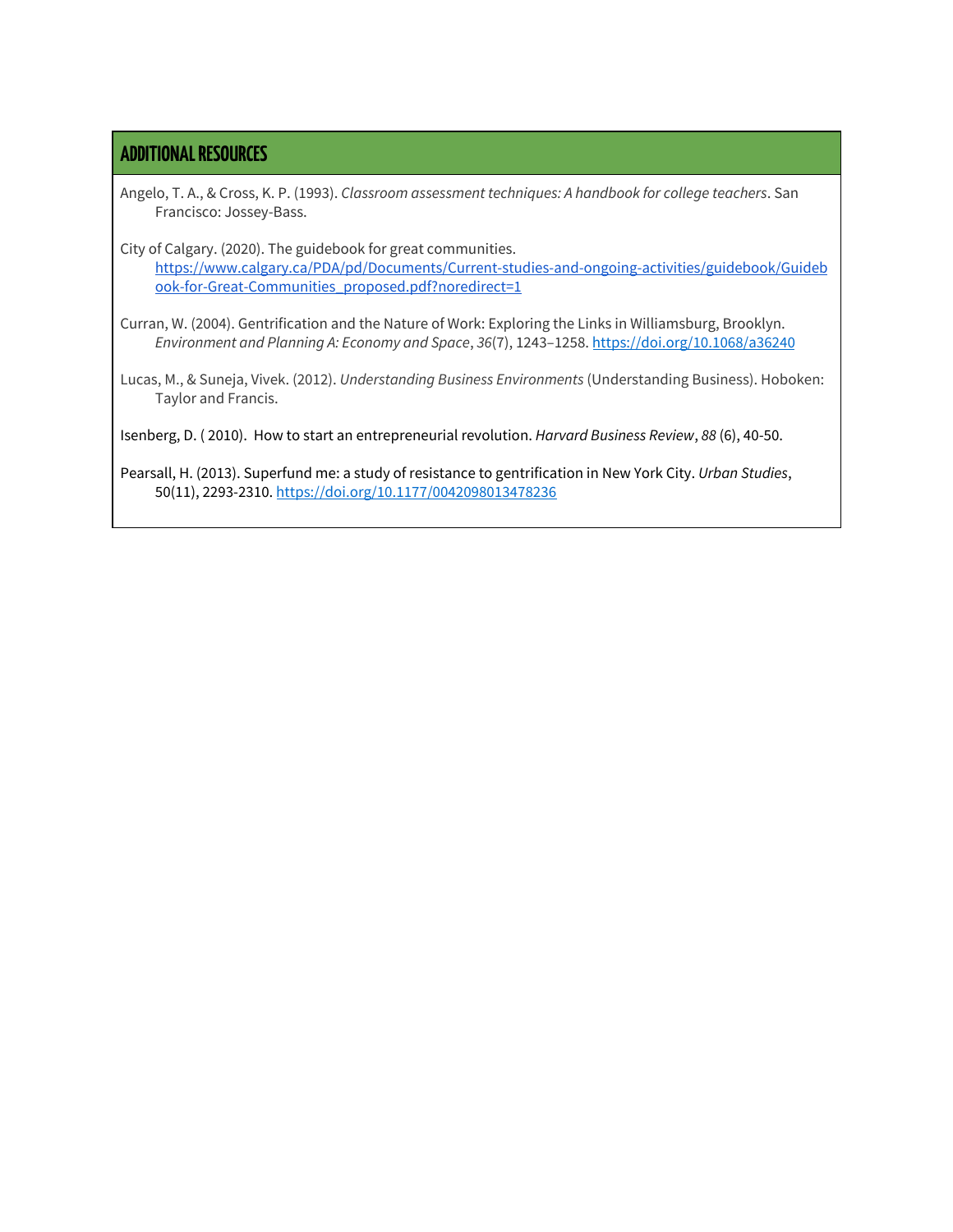## MODULE 1 ASSESSMENTS

### **RATIONALE**

The goal of the ecosystems, people, and resources learning task is to provide students with the opportunity to reflect on the historical context of their assigned neighbourhood. Students will engage with theoretical principles and apply the concepts to their own city. While providing a solid basis for the remaining modules of the course, the learning tasks in this module aims to bridge the past and the present by giving students an opportunity to reflect upon how the historical context impacts their assigned neighbourhood.

### **GENERALLEARNING OUTCOMES**

Students will:

- 1. Define and describe features of an entrepreneurial ecosystem
- 2. Explain how gentrification affects specific neighbourhoods, positively and negatively
- 3. Apply ecosystems concepts to Calgary
- 4. Appreciate the role of historical context in shaping a neighbourhood
- 5. Use historical and community resources to organize the sequence of historical events and reflect on how this impacts the present day reality of the neighbourhood.

|                  | <b>TASK 1: ECOSYSTEM CONCEPT REFLECTION - GRASPS</b>                                                                                                                                                                                                                                                                                            |  |  |  |
|------------------|-------------------------------------------------------------------------------------------------------------------------------------------------------------------------------------------------------------------------------------------------------------------------------------------------------------------------------------------------|--|--|--|
| <b>GOAL</b>      | The goal of the ecosystems, people, and resources learning tasks is to provide students<br>with the opportunity to reflect on the nature of a community, define the concept of<br>neighbourhoods and explore entrepreneurship as problem solving. Students will engage<br>with theoretical principles and apply the concepts to their own city. |  |  |  |
| <b>ROLE</b>      | You will take the role of a researcher who is connecting the concept in the articles to the<br>city in which you reside.                                                                                                                                                                                                                        |  |  |  |
| <b>AUDIENCE</b>  | You will prepare this reflection for your peers so that you and your fellow researchers can<br>take the concepts and apply them to a real life scenario.                                                                                                                                                                                        |  |  |  |
| <b>SITUATION</b> | You will have the opportunity for formative feedback while you discuss your thoughts<br>with your peers.                                                                                                                                                                                                                                        |  |  |  |
| <b>PRODUCT</b>   | You will be asked to read two articles:<br>Isenberg, D. (2010). How to start an entrepreneurial revolution. Harvard Business<br>Review, 88 (6), 40-50.                                                                                                                                                                                          |  |  |  |
|                  | Pearsall, H. (2013). Superfund me: a study of resistance to gentrification in New York City.<br>Urban Studies, 50(11), 2293-2310.<br>http://journals.sagepub.com.ezproxy.lib.ucalgary.ca/doi/full/10.1177/004209801347823                                                                                                                       |  |  |  |
|                  | Based on the articles pick one concept and prepare a short, 250 word maximum,<br>reflection on how that concept relates to Calgary. Include a brief summary of the main                                                                                                                                                                         |  |  |  |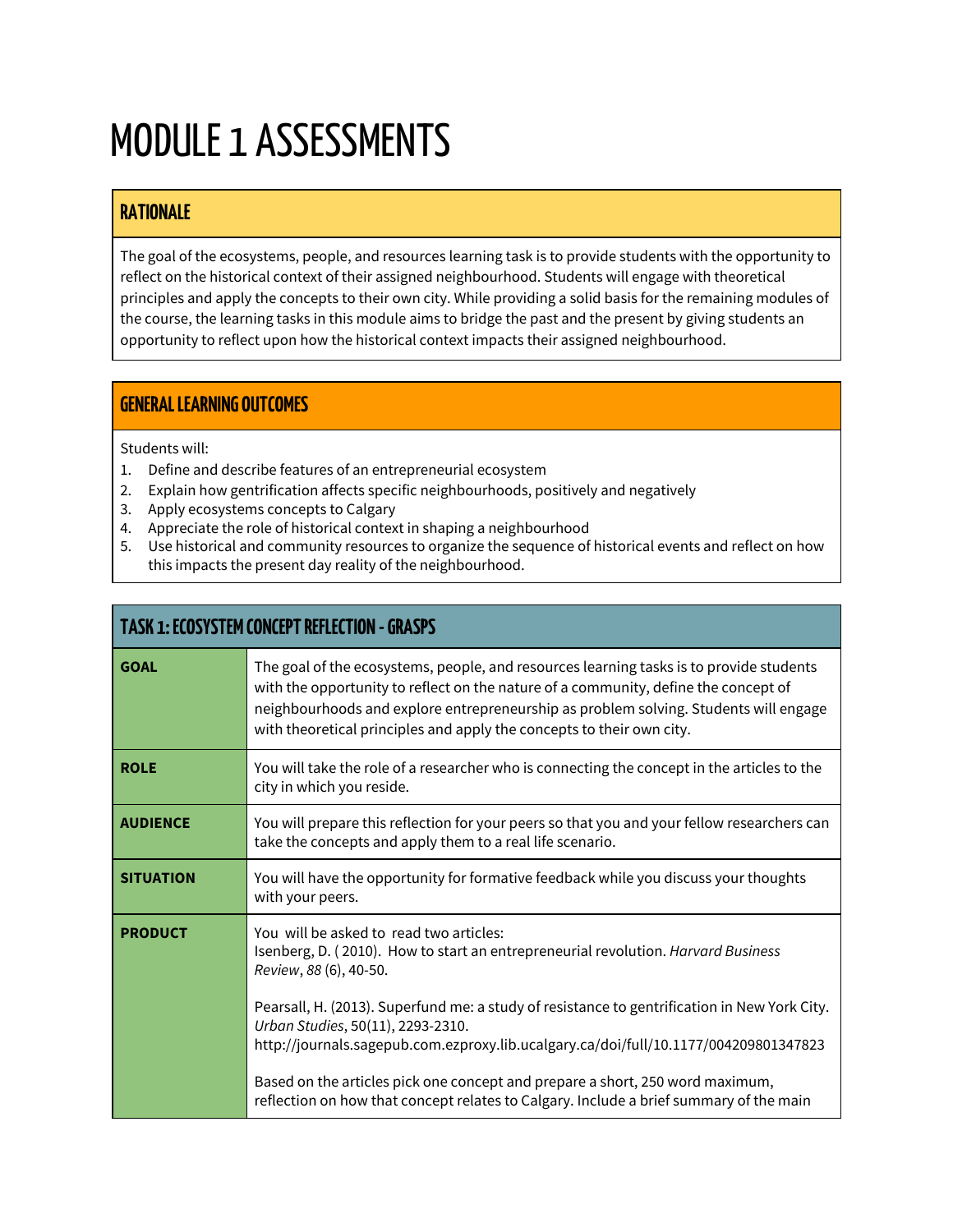|                  | points in the article and how it relates to Calgary. |
|------------------|------------------------------------------------------|
| <b>STANDARDS</b> | See below                                            |

| <b>TASK 1 GRADING AND RUBRIC</b>                                                                                                                             |                                                                                                                                                                                                                                                                                                                        |                                                                                                                                                                                                                                                                                                    |                                                                                                                                                                                                                                                                                             |                                                                                                                                                                                                                                                                                                 |
|--------------------------------------------------------------------------------------------------------------------------------------------------------------|------------------------------------------------------------------------------------------------------------------------------------------------------------------------------------------------------------------------------------------------------------------------------------------------------------------------|----------------------------------------------------------------------------------------------------------------------------------------------------------------------------------------------------------------------------------------------------------------------------------------------------|---------------------------------------------------------------------------------------------------------------------------------------------------------------------------------------------------------------------------------------------------------------------------------------------|-------------------------------------------------------------------------------------------------------------------------------------------------------------------------------------------------------------------------------------------------------------------------------------------------|
| <b>Criteria</b>                                                                                                                                              | <b>Excellent</b><br><b>Meets all and</b><br>exceeds some<br>requirements<br>$(A - to A)$                                                                                                                                                                                                                               | Good<br><b>Meets all</b><br>requirements<br>$(B to B+)$                                                                                                                                                                                                                                            | <b>Satisfactory</b><br><b>Meets some</b><br>requirements<br>$(C to B-)$                                                                                                                                                                                                                     | <b>Unsatisfactory</b><br><b>Fails to meet</b><br>requirements<br>(C- or lower)                                                                                                                                                                                                                  |
| <b>Summary of</b><br><b>Concept</b><br>Did you include a<br>summary of the<br>concept<br>illustrated in your<br>chosen article?<br>(30 points)               | The reflection<br>provides a very<br>clear and<br>thorough<br>summary of the<br>concept<br>illustrated in the<br>chosen article.                                                                                                                                                                                       | The reflection<br>provides a clear and<br>thorough summary<br>of the concept<br>illustrated in the<br>chosen article.                                                                                                                                                                              | The reflection<br>provides a somewhat<br>clear and basic<br>summary of the<br>concept illustrated in<br>the chosen article.                                                                                                                                                                 | The reflection<br>provides an unclear<br>and limited<br>summary of the<br>concept illustrated<br>in the chosen<br>article. Several<br>pertinent details are<br>missing.                                                                                                                         |
| <b>Content and</b><br><b>Analysis</b><br>Did you discuss<br>and show how<br>your chosen<br>concept relates<br>to Calgary?<br>(60 points)                     | The reflection<br>conveys extensive<br>evidence of a<br>connection of the<br>concept to<br>Calgary, and<br>provides a very<br>thorough<br>description of how<br>the concept can<br>be witnessed in<br>Calgary. The<br>response<br>demonstrates a<br>very strong<br>awareness of the<br>concept and its<br>application. | The reflection<br>conveys clear<br>evidence of a<br>connection of the<br>concept to Calgary,<br>and provides a<br>thorough<br>description of how<br>the concept can be<br>witnessed in<br>Calgary. The<br>response<br>demonstrates a<br>strong awareness of<br>the concept and its<br>application. | The reflection<br>conveys some<br>evidence of a<br>connection of the<br>concept to Calgary,<br>and provides a basic<br>description of how<br>the concept can be<br>witnessed in Calgary.<br>The response<br>demonstrates a<br>beginning awareness<br>of the concept and<br>its application. | The reflection<br>conveys minimal<br>evidence of a<br>connection of the<br>concept to Calgary,<br>and provides a<br>limited description<br>of how the concept<br>can be witnessed in<br>Calgary. The<br>response<br>demonstrates<br>minimal awareness<br>of the concept and<br>its application. |
| <b>Citations and</b><br><b>Scholarly</b><br><b>Writing</b><br>Did you include<br>acknowledgment<br>of data sources<br>and is your<br>grammar and<br>spelling | There is complete<br>and accurate<br>acknowledgment<br>of data sources<br>throughout. The<br>data sources are<br>listed in a clear<br>manner for easy<br>referral.                                                                                                                                                     | There is complete<br>and accurate<br>acknowledgment of<br>data sources<br>throughout. The<br>data sources are<br>listed in a clear<br>manner for easy<br>referral.                                                                                                                                 | There is a somewhat<br>complete and<br>accurate<br>acknowledgment of<br>data sources. The<br>data sources are<br>listed in a<br>disorganized manner<br>that do not allow for                                                                                                                | There is an<br>incomplete or<br>inaccurate<br>acknowledgment of<br>data sources<br>throughout. If<br>present, the data<br>sources are missing<br>key information.                                                                                                                               |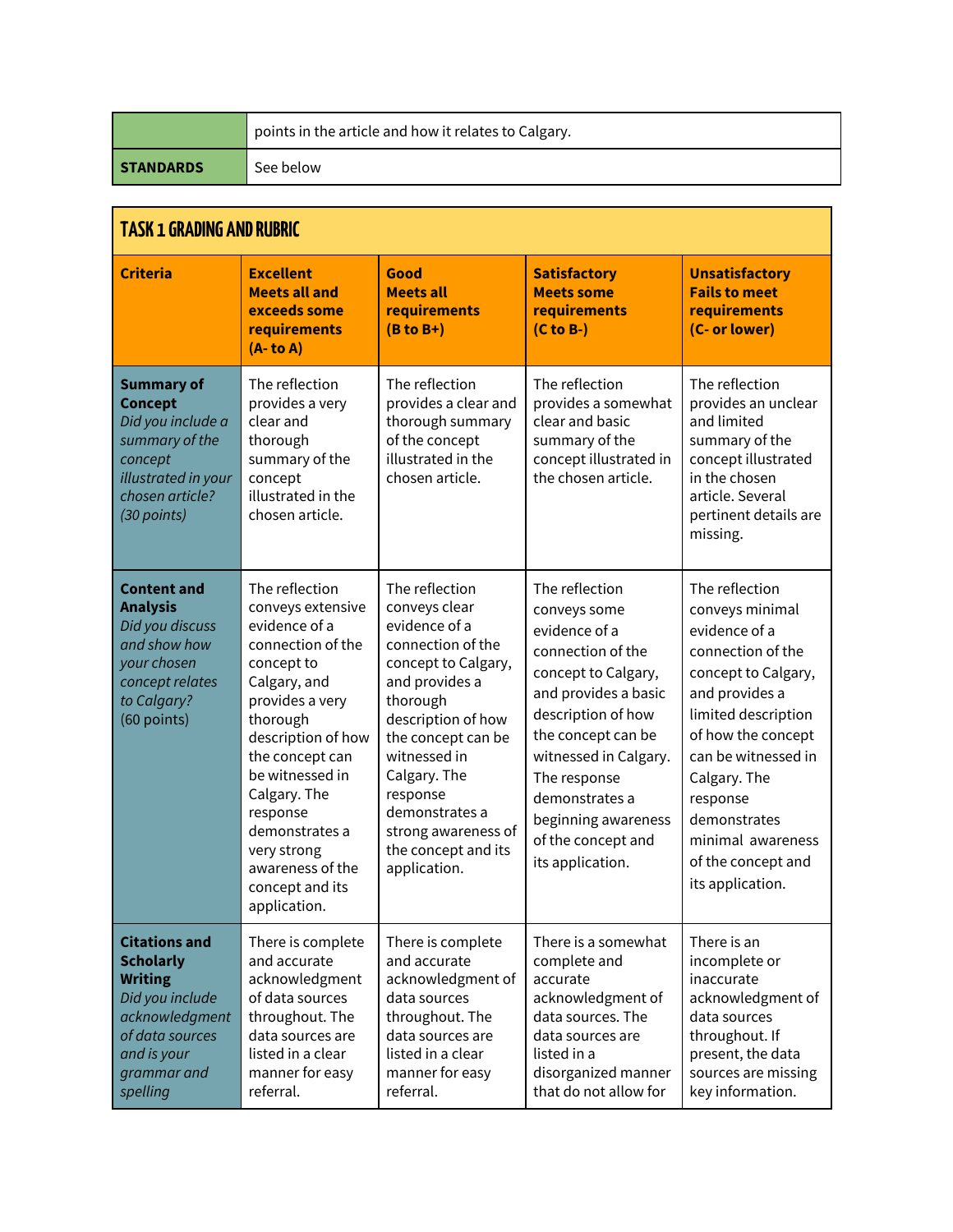| accurate?<br>$(10$ points)<br>The reflection<br>contains minimal<br>errors and a high<br>standard of<br>writing quality. | The reflection<br>contains some<br>errors and a<br>reasonable<br>standard of writing<br>quality. | easy referral.<br>The reflection<br>contains several<br>errors and a basic<br>standard of writing<br>quality. | The reflection<br>contains multiple<br>errors and a poor<br>standard of writing<br>quality. |
|--------------------------------------------------------------------------------------------------------------------------|--------------------------------------------------------------------------------------------------|---------------------------------------------------------------------------------------------------------------|---------------------------------------------------------------------------------------------|
|--------------------------------------------------------------------------------------------------------------------------|--------------------------------------------------------------------------------------------------|---------------------------------------------------------------------------------------------------------------|---------------------------------------------------------------------------------------------|

|                  | <b>TASK 2: HISTORICAL CONTEXT REFLECTION - GRASPS</b>                                                                                                                                                                                                                                                                                                                                                                                 |  |  |  |
|------------------|---------------------------------------------------------------------------------------------------------------------------------------------------------------------------------------------------------------------------------------------------------------------------------------------------------------------------------------------------------------------------------------------------------------------------------------|--|--|--|
| <b>GOAL</b>      | The goal of the ecosystems, people, and resources learning tasks is to provide students<br>with the opportunity to reflect on the nature of a community, define the concept of<br>neighbourhoods and explore entrepreneurship as problem solving. This learning task<br>aims to bridge the past and the present by giving students an opportunity to reflect upon<br>how the historical context impacts their assigned neighbourhood. |  |  |  |
| <b>ROLE</b>      | You will take the role of a historical expert and researcher who has been asked to<br>describe the history of the neighbourhood and provide your thoughts on how the history<br>has impacted the neighbourhood as a business district.                                                                                                                                                                                                |  |  |  |
| <b>AUDIENCE</b>  | You will prepare the timeline and reflection for a group of potential business owners, city<br>planners, community members, and anybody else that you consider to be a part of the<br>business ecosystem.                                                                                                                                                                                                                             |  |  |  |
| <b>SITUATION</b> | You will work individually to prepare a timeline and reflection. You may use resources<br>covered in lectures and supplement these with resources of your own choosing.                                                                                                                                                                                                                                                               |  |  |  |
| <b>PRODUCT</b>   | You will prepare a timeline of the neighbourhood that covers key economic and social<br>changes that occurred in the neighbourhood. You may present your timeline as a written<br>document or an infographic visual. In addition, you will prepare a brief written reflection<br>(approximately 250-500 words) that describes how these changes contributed to the<br>current structure of the neighbourhood as a business district.  |  |  |  |
| <b>STANDARDS</b> | See below                                                                                                                                                                                                                                                                                                                                                                                                                             |  |  |  |

| <b>GRADING AND RUBRIC</b>                               |                                                                                                     |                                                                |                                                                                         |                                                                                |
|---------------------------------------------------------|-----------------------------------------------------------------------------------------------------|----------------------------------------------------------------|-----------------------------------------------------------------------------------------|--------------------------------------------------------------------------------|
| <b>Criteria</b>                                         | <b>Excellent</b><br><b>Meets all and</b><br><b>Exceeds Some</b><br><b>Requirements</b><br>(A- to A) | Good<br><b>Meets all</b><br><b>Requirements</b><br>$(B to B+)$ | <b>Satisfactory</b><br><b>Meets Some</b><br><b>Requirements</b><br>$(C \text{ to } B-)$ | <b>Unsatisfactory</b><br><b>Fails to meet</b><br>requirements<br>(C- or lower) |
| <b>Timeline</b><br>Did you include<br>events that cover | The timeline<br>highlights key<br>events of the                                                     | The timeline<br>highlights key<br>events of the                | The timeline<br>describes key events<br>of the assigned                                 | The timeline<br>describes the key<br>events of the                             |